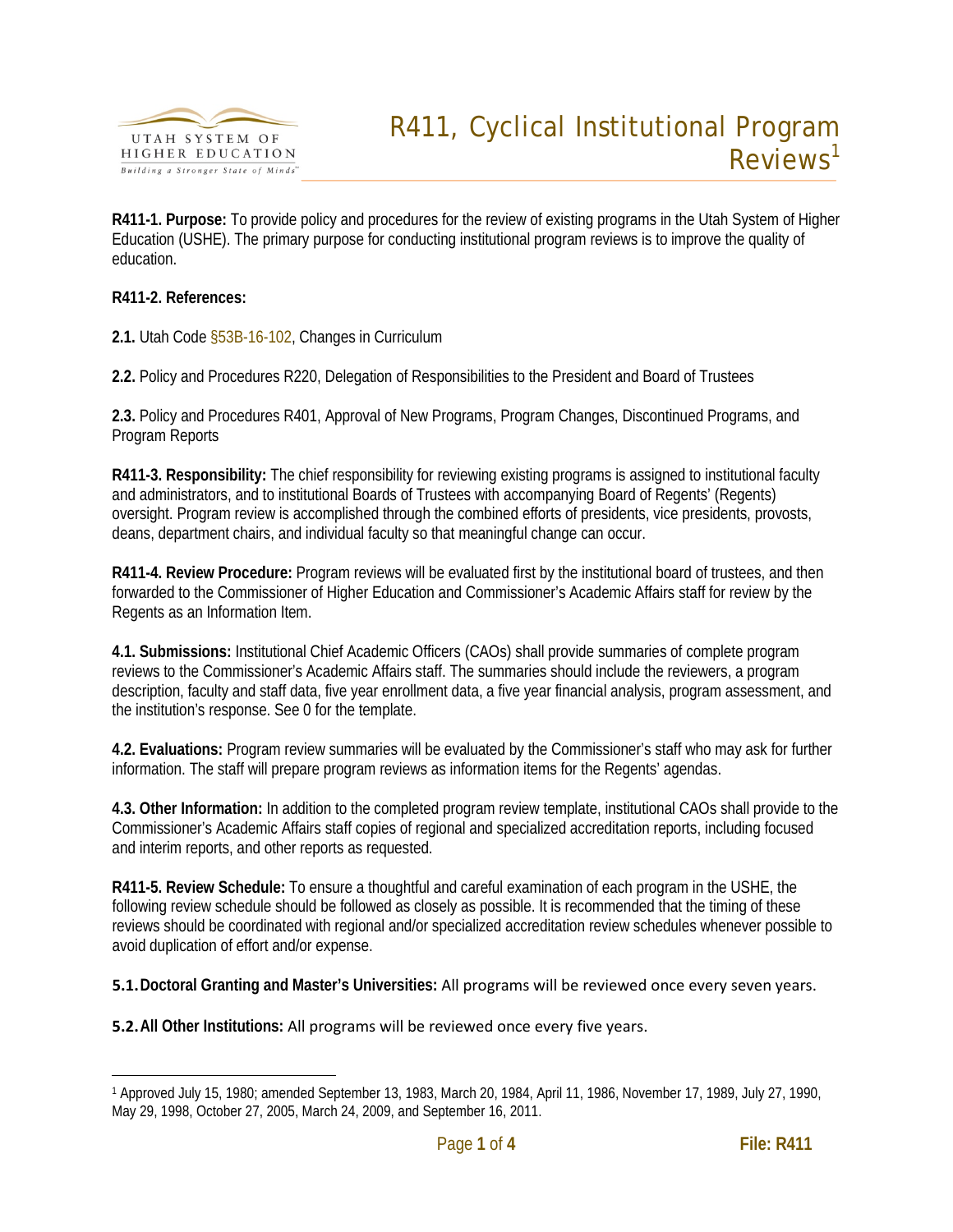**R411-6. Review Committees:** Program reviews will be conducted in accordance with procedures developed by each institution consistent with its respective faculty governance system. Departments whose programs are under review shall prepare detailed written materials for review committees based on system and institutional criteria. Review committees for each program should be established that include the minimum of one external consultant, one internal consultant (not affiliated with the program). Additionally, Program Advisory Committee members may be used.

**R411-7. Program Review Template:** The template specifies the information to be supplied and provides the format to be used when submitting the review for the Regents.

## **7.1. General Formatting for Submissions.**

**7.1.1.** All submissions must be written in a formal style, using third person.

**7.1.2.** All submissions must be sent to the Commissioner's Academic Affairs staff as an electronic document in Microsoft Word format.

**7.1.3.** All submissions must use Arial Narrow 12-point font, single-spaced. Remove italics when using templates.

**7.1.4.** All submissions must have 1" margins.

<span id="page-1-0"></span>**7.2. Template**. Information provided should be concise and cover the last five academic years.

## **Five- or Seven-Year Program Review Higher Education Institution Program MM/DD/YEAR**

**Reviewers**: (*Add bullets as needed. Remove italics when using template)*

- *External Reviewer's(s') Name(s), Affiliation*
- *Internal Reviewer's Name, Affiliation*

**Program Description**: *One- to three-paragraph description of the program. (Remove italics when using template).*

**Data Form**: *Current counts of faculty and staff and Financial Analysis*

*The following table in R 411 is designed to gather data about the institutional unit being reviewed. The table has been designed to present consistent data to Trustees and Regents who will receive the report. Institutions decide on the configuration of the unit to be reviewed, and in most cases, the review is at the department level. However, in some instances, the unit being reviewed provides services that are different from those provided by traditional academic departments. When providing data on such units, please offer an explanation that clarifies the purpose of the unit, preparation of faculty or staff who provide the service, attendance data on participants, cost of providing services, and any credential that may be offered to completers if this applies. With sufficient explanation, the data table can be adjusted for that purpose. Use this template and make appropriate changes to present a full picture of the unit that was reviewed.*

| R411 Data Table     |      |      |      |      |      |
|---------------------|------|------|------|------|------|
|                     |      |      |      |      |      |
| Department or Unit- |      |      |      |      |      |
|                     | Year | Year | Year | Year | Year |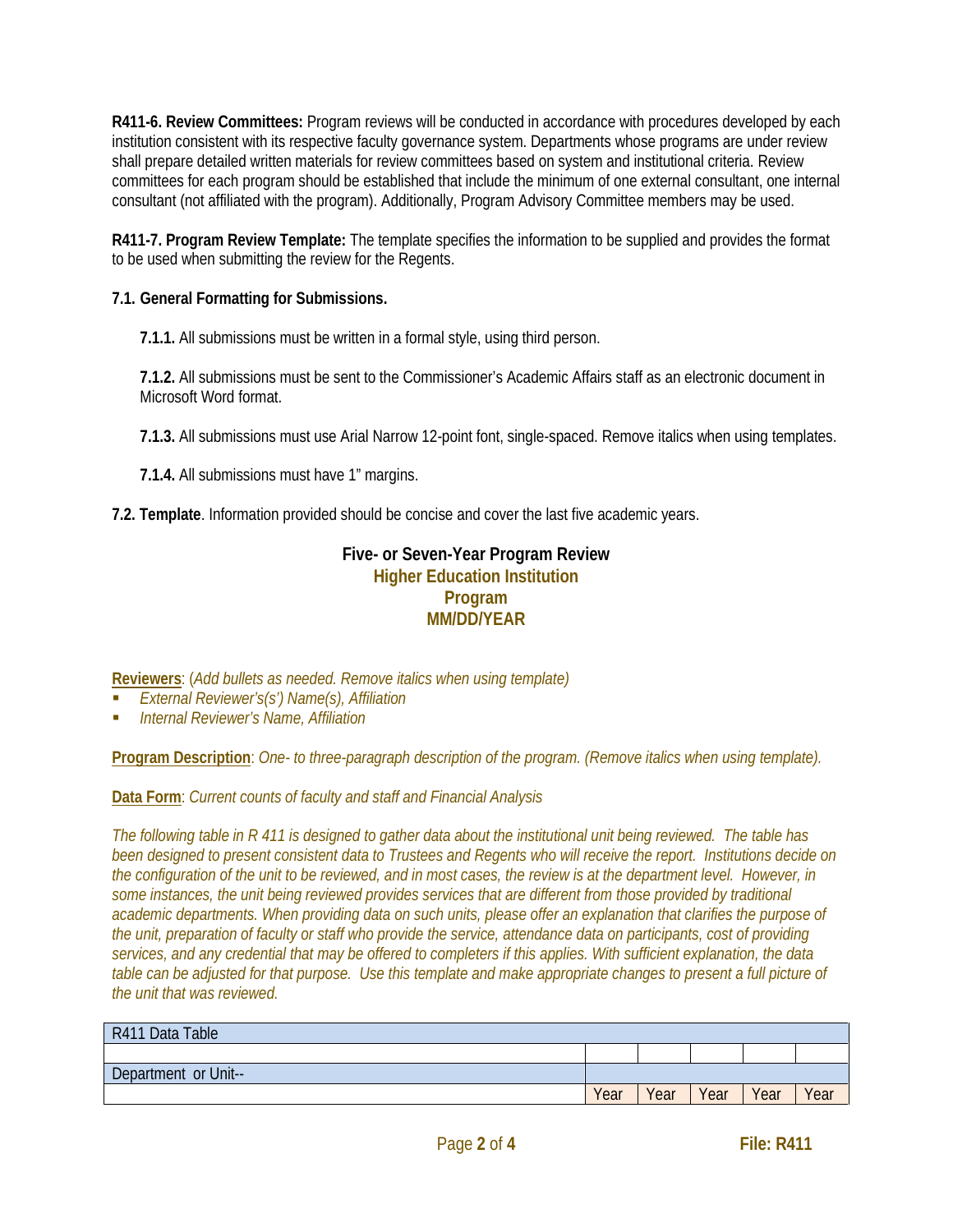|                                                                                                      | 2XXX | 2XXX | 2XXX | 2XXX | 2XXX |
|------------------------------------------------------------------------------------------------------|------|------|------|------|------|
|                                                                                                      |      |      |      |      |      |
| Faculty                                                                                              |      |      |      |      |      |
| Headcount                                                                                            |      |      |      |      |      |
| With Doctoral Degrees (Including MFA and other terminal degrees, as<br>specified by the institution) |      |      |      |      |      |
| <b>Full-time Tenured</b>                                                                             |      |      |      |      |      |
| Full-time Non-Tenured                                                                                |      |      |      |      |      |
| Part-time                                                                                            |      |      |      |      |      |
|                                                                                                      |      |      |      |      |      |
|                                                                                                      |      |      |      |      |      |
| With Master's Degrees<br>Full-time Tenured                                                           |      |      |      |      |      |
|                                                                                                      |      |      |      |      |      |
| Full-time Non-Tenured                                                                                |      |      |      |      |      |
| Part-time                                                                                            |      |      |      |      |      |
|                                                                                                      |      |      |      |      |      |
| With Bachelor's Degrees                                                                              |      |      |      |      |      |
| Full-time Tenured                                                                                    |      |      |      |      |      |
| Full-time Non-Tenured                                                                                |      |      |      |      |      |
| Part-time                                                                                            |      |      |      |      |      |
|                                                                                                      |      |      |      |      |      |
| Other                                                                                                |      |      |      |      |      |
| Full-time Tenured                                                                                    |      |      |      |      |      |
| Full-time Non-Tenured                                                                                |      |      |      |      |      |
| Part-time                                                                                            |      |      |      |      |      |
| <b>Total Headcount Faculty</b>                                                                       |      |      |      |      |      |
| <b>Full-time Tenured</b>                                                                             |      |      |      |      |      |
| Full-time Non-Tenured                                                                                |      |      |      |      |      |
| Part-time                                                                                            |      |      |      |      |      |
|                                                                                                      |      |      |      |      |      |
| FTE (A-1/S-11/Cost Study Definition)                                                                 |      |      |      |      |      |
| Full-time (Salaried)                                                                                 |      |      |      |      |      |
| <b>Teaching Assistants</b>                                                                           |      |      |      |      |      |
| Part-time (May include TA's)                                                                         |      |      |      |      |      |
| <b>Total Faculty FTE</b>                                                                             |      |      |      |      |      |
|                                                                                                      |      |      |      |      |      |
| Number of Graduates                                                                                  |      |      |      |      |      |
| Certificates                                                                                         |      |      |      |      |      |
| <b>Associate Degrees</b>                                                                             |      |      |      |      |      |
| <b>Bachelor's Degrees</b>                                                                            |      |      |      |      |      |
| Master's Degrees                                                                                     |      |      |      |      |      |
| <b>Doctoral Degrees</b>                                                                              |      |      |      |      |      |
|                                                                                                      |      |      |      |      |      |
| Number of Students-(Data Based on Fall Third Week)<br>Semester of Data:<br>20                        |      |      |      |      |      |
| Total # of Declared Majors                                                                           |      |      |      |      |      |
| Total Department FTE*                                                                                |      |      |      |      |      |
| Total Department SCH*                                                                                |      |      |      |      |      |
| *Per Department Designator Prefix                                                                    |      |      |      |      |      |
|                                                                                                      |      |      |      |      |      |